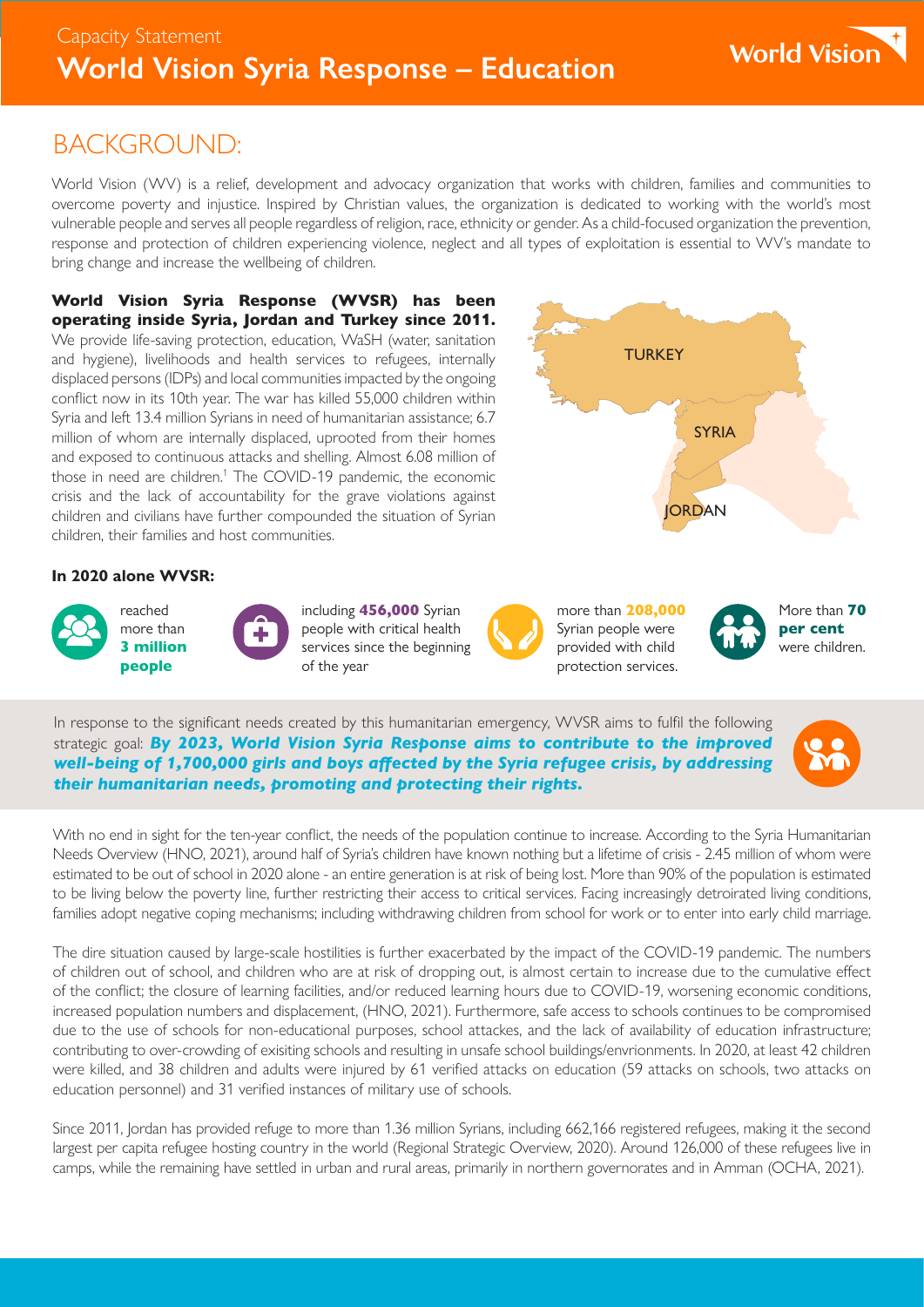The massive influx of Syrian refugee children into Jordan since 2011 has increased the demand for education services in the public school system. As Syrian refugees register in Jordanian schools, teaching resources have become strained, classrooms overcrowded, and the quality of education compromised. As schools adopt a double-shifted school system, Jordanian and Syrian children receive reduced hours of education to accommodate the increasing number of children in public schools. While the Jordanian government provides free access to public education for Syrian refugees and Jordanians alike, children coming from poor families may be less likely to attend school due to the burdens of indirect costs (clothing, transportation, supplies), and may drop-out of school to support their families livelihoods.

In terms of school patterns, according to the Education Strategic Plan 2018-2022 (ESP), The majority of students of all nationalities are enrolled at the basic education level (Grades 1-6 and 7-10). Significantly fewer children are enrolled at the kindergarten (KG2) and secondary levels. Access of education for Syrian boys and girls is significantly less than fir Jordanians at all educational levels. The government of Jordan has committed to increasing access to Syrian refugees in it's response plans.

The impact of COVID-19 has increased the disparity in accessing education for Syrian children. Syrian refugees living in host communities and camps are at an increased risk of being left behind. According to the World Bank, children in low socioeconomic status families and temporary homes are highly vulnerable with a greater risk to educational inequality. According to WV's Rapid Needs Assessment conducted in 2020 and internal monitoring exercies, among the commonly cited challenges to accessing education by the Syrian refugee children are unreliable/lack of internet connection for online learning and lack of available devices. With schools and learning facilties being intermittently closed in various parts of Syria from March 2020, alternative paper-based and electronic interventions were introduced. This is met with major impedements to accessing quality education for children of various age groups, which include lack of devices and connectivity, displacement, and difficulty monitoring distance learning. Although mitigating measures have been put in place, such as extended electricity hours at camps and data free access to the Ministry of Education (MoE) website, significantly more attention needs to be paid to ensure that the digital divide does not lead to an even larger learning divide (Impact of COVID-19 on Learning in Jordan, 2021).

## WORLD VISION EDUCATION STRATEGY & TECHNICAL CAPACITY:

In line with WV's global direction in Education in Emergencies (EiE), WVSR believes in the provision of quality education opportunities that meet the physical, protection, psychosocial, developmental and cognitive needs of children affected by emergencies, which can be both life-sustaining and life-saving.

World Vision's aspiration for children affected by crisis is: *"Educated for life and to ensure children impacted or affected by crisis or disaster have continued access to quality, equitable, nurturing and protective educational opportunities"* 



WV believes that all children, should receive an education, either through formal or non-formal education pathways; one that is inclusive, relevant, meaningful, protective and of quality. WV recognizes that the longer a child or an adolescent stays in quality, protective formal or professional education programming, the less risk there is for exploitation, abuse, early or forced marriage, military recruitment, child labour and other child protection risks.

Wherever relevant, WVSR builds on the work of the wider global WV Partnership that includes various tested project models and approaches, piloted with evidence-based impact in over 80 countries around the world. WVSR education interventions consist of holistic, integrated, child-focused programs with the aim of balancing immediate and progressive needs of children. In line with WV's global child-wellbeing objectives and the Inter-agency Network for Education in Emergencies (INEE) minmimum standards, WVSR aims to fulfill it's main strategic objective of **"Ensuring girls and boys inclusive access to quality education opportunities".** The pathway of change for this strategic objective assumes need for change at multiple levels; particularly at the level of the children, at the level of their parents/caregivers and the systems and institutions mandated to provide their education. **Three domains of change** were identified as needed to achieve the above mentioned goal:



Improved developmental and learning outcomes of children aged 0-6 (early childhood) and 7-16 (basic education)



Children are able to access formal and informal/nonformal education systems in equitable and protective ways, including refugees/IDP's



Strengthened capacity of the education system to deliver timely, coordinated and evidence-based education services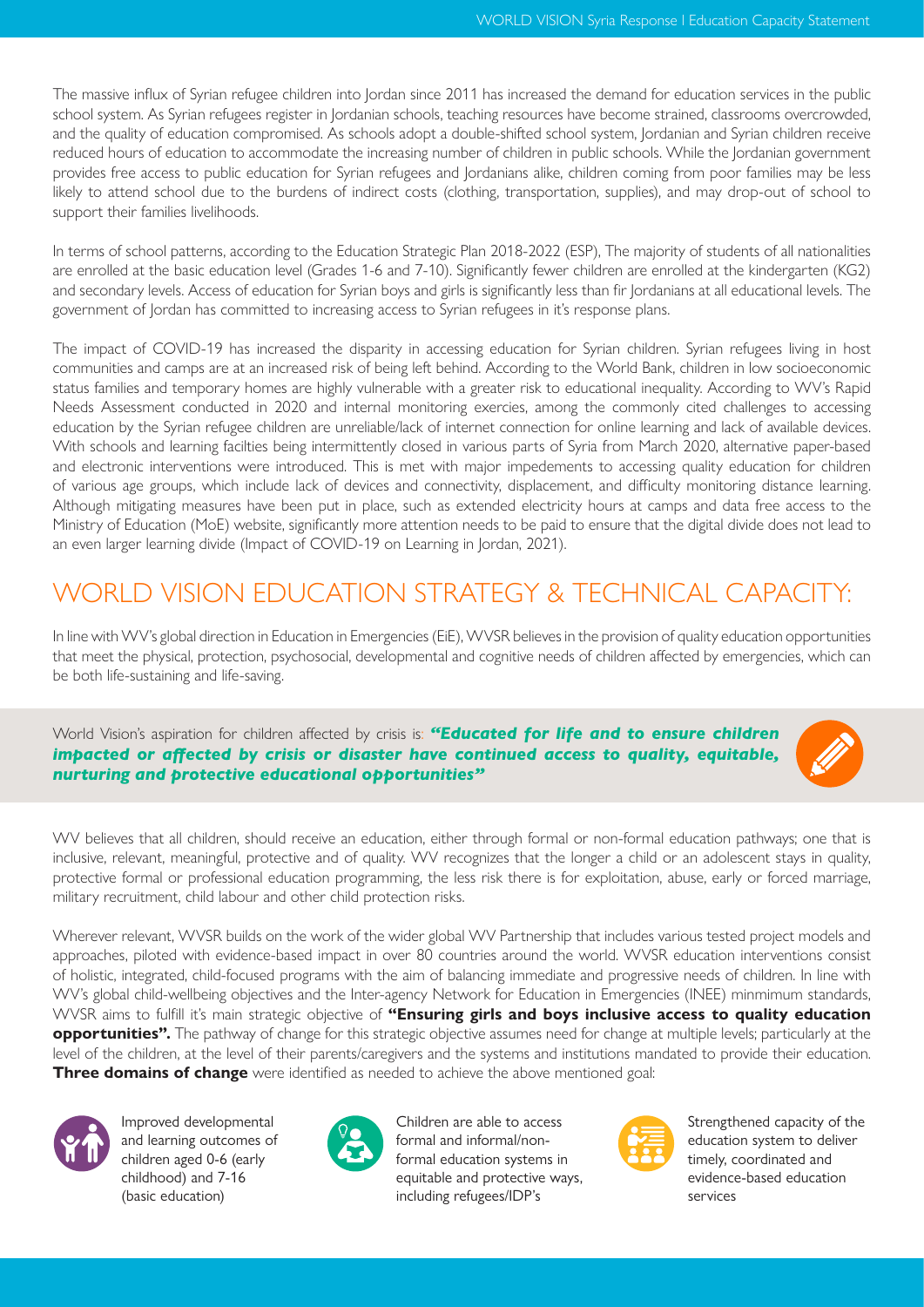To ensure the overall goal can be achieved and in line with with the Response plans (3RP, HRP), the global cluster approach and INEE, the domains of change fall under three areas of implementation action: Access, Quality and System Strengthening (these line up with the Response plans (3RP, HRP), the global cluster approach and INEE):



#### **1. Children learn in a safe, protective environment and enjoy quality education.**

- Provide teacher trainings
- Build the awareness of teachers on Child Protection principles
- Support teachers to apply child-centred, inclusive and protective pedagogy
- Build the capacity of caregivers to support their children's' learning and development (go baby go, positive parenting, government curricula)
- Build the awareness of caregivers on Child Development and Protection principles
- Conduct community mobilization/awareness to increase demand for and quality of education
- Engage with caregivers to support children's learning and access to education sites



#### **2. More children access pre-school, school and non-formal learning centers.**

- Provide cash transfers, uniforms, bags, internet connection, equipment, meals, and transportation to support access
- Provide access information and referrals to education opportunities
- Provide formal and non-formal learning (ECE/remedial/catch-up) in areas where these services are not available
- Rehabilitation and refurbishment of facilities (i.e. equipping classrooms)
- Ensure appropriate Sanitation and Handwashing facilities are present, clean, and operational



#### **3. Evidence-based education sector planning, policy and implementation is in place.**

- Plan education interventions according to evidenced gaps and needs, and in partnership/collaboration with national/ international education actors
- Conduct and disseminate research on access and quality of education system
- Coordinate with Education authorities to build up and out their system

In order to achieve these strategic goals, WV commits national and global human resources, in both the technical and operational aspects of the work to ensure the utmost quality of programming and implementation. WVSR employs a dedicated Education Specialist for the Syria Response, who is able to call on a global team of Technical Advisers as part of the Technical Service Organization (TSO) that WV has. The Education TSO comprises of a team of advisors who represent a breadth and depth of expertise in the field of education from early childhood development, primary and secondary education, and adolescent and life skills and systems strengthening.

## SECTORAL INTEGRATION WITH EDUCATION PROGRAMMING:



**HEALTH:** Educational sessions that raise awareness among children and their parents/caregivers on child nutrition, infection control and transmission of relevant diseases, such as COVID-19 and other relevant health issues. WVSR uses integrated education/health curriculum models such as "Go Baby Go" in its programming.



**PROTECTION:** The education centers ensure the protection mainstreaming at all educational centres. The majority of the education programs include psycosocial support (PSS) and recreational activities. WVSR conducts child protection awareness raising sessions for caregivers, teachers, and education peronnel. Moreover, as part of WV's global commitment to improve CP and education integration in programming, WVSR will pilot an integrated Child Protection – Early Childhood Educatin (CP-ECE) program in Azraq camp based on the CP-EiE collaboration framework. Following the piloting phase of this program in Jordan, WVSR aims to expand the reach of this particular program into other areas.



**WASH & SHELTER:** WVSR integrates WASH and shelter activities in the school/learning centre rehabilitation. This involves the building/rehabilitating of gender sensitive and safe WASH rooms that are accessible to people with special needs. Hygiene promotion sessions such as the Sesame Street program is also be integrated in ECED projects.



**LIVELIHOODS:** To reduce the burden on livelihood of families, WVSR provides children with education supplies and materials, curriclums, cash for internet (during online learning), school feeding and transportation. Livelihoods may be further integrated with education as an alternative learning pathway for youth and adolescents who are unable/unwilling to go back to formal education. Technical and Vocational Education and Training (TVET) may be provided with the aim of equipping youth/adolescents to make livelihoods and enter the job market.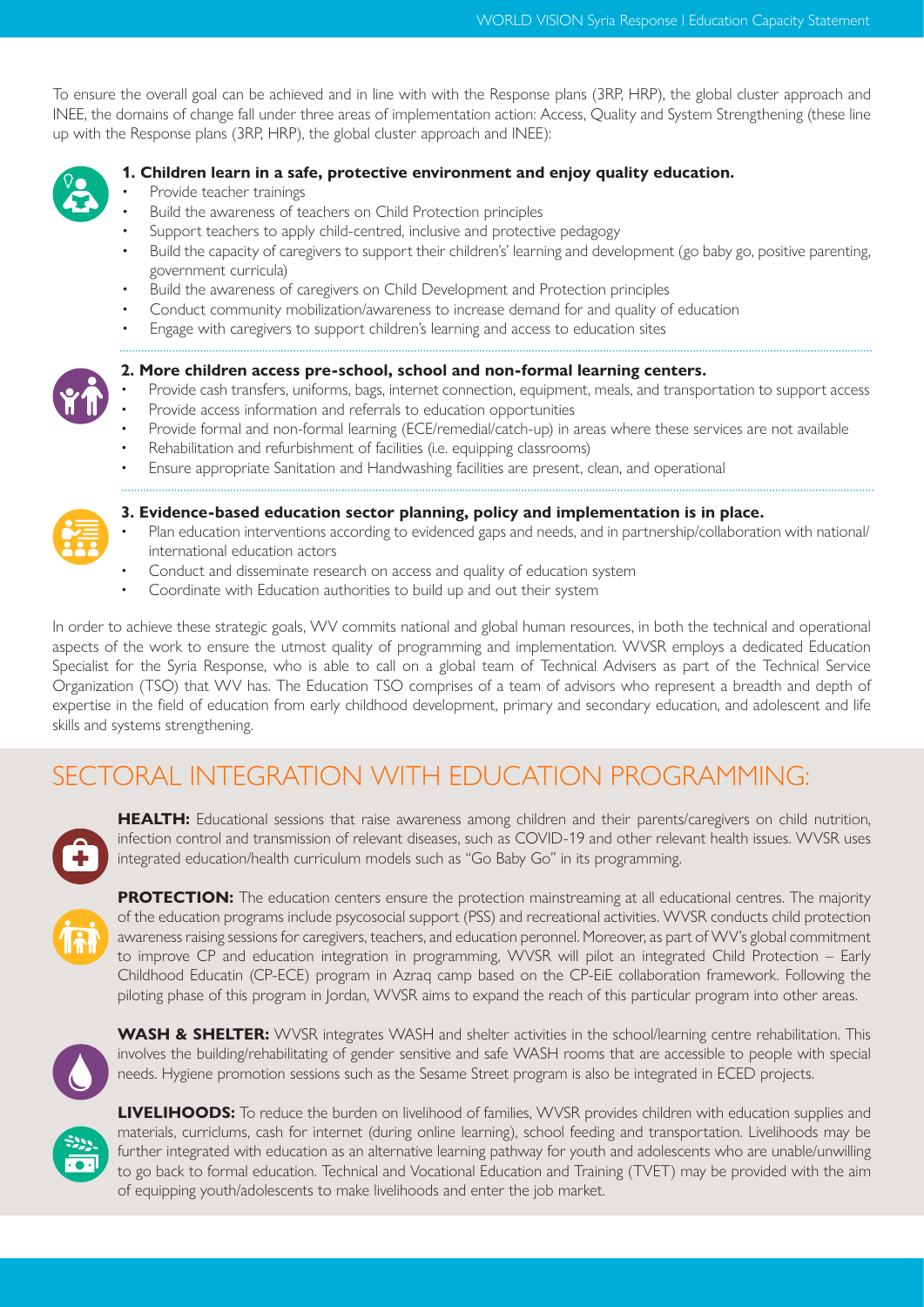### WORLD VISION EDUCATION PROGRAMS:

Our education programs focus on fulfilling WV's education strategic goals, which fall under the three domains of change mentioned above.



**•** Providing quality and inclusive **Early Childhood Education and Development (ECED) activities** to prepare children to enroll in grade 1. (Jordan)

WV Jordan has been operating ECED learning centers in Azraq camp since 2016, offering high quality school preparedeness program through an ecological approach of working with caregivers, the community and teachers. WVSR has operated ECED learning centers in host communities in Jordan and handed them over to the Ministry of Education (MoE). WV provides KG1 and KG2 education and recreational activities for children aged 4-6 in line with the national curriculum provided by the MoE.

WV utilizes a contextualized version of the **"Go Baby Go" Project model** as part of it's parenting program. Go Gaby Go aims to build knowledge and skills and promotes the use of development-promoting techniques, as well as enhances adult life skills in order to facilitate improved parenting practices at the household level. It embraces an integrated approach which facilitates caregivers' holistic understanding of the interrelatedness of health, nutrition, protection and development while also providing self-care strategies for caregivers to better fulfil their roles as first teachers and protectors.

With the aim of improving the quality of education that children receive, WV continuously provides teacher trainings on topics pertaining to child protection principles, developmental milestones, as well as inclusive, child-centered and protective pedagogy. Additionally, WV creates a governing structure such as Parent-Teacher Associations (PTA's), where teachers and caregivers can work together on improving ECE and raise community awareness on the importance of ECED.



Providing quality and inclusive informal/non-formal education programs to improve retention for children at risk of dropping out, and re-integrate Out of School Children (OOSC) into (formal) education (Jordan & Syria)

#### **• Catch-up program (implemented in Syria)**

WV catch-up program implemented in Northwest and Government of Syria areas focus on providing access to education for children aged (8-16) who have been out of school as a result of the conflict or other socio-economic barriers to education, with a focus on an integrated protection/PSS approach. Most importantly, the ultimate aim of the non-formal education program is to provide learning pathways for children to ultimately reintegrate into formal education to ensure continuity in learning. WV utilizes curriculum B that is developed by the MoE in Syria based on it's national curriclum, and provides 4 core subjects (Mathematics, English, Arabic, Science). It is a condensed transitional education programme that allows out-of-school children/youth (OOSC/Y) to catch up on missed learning, in order to reach their age-appropriate level of education and return to formal schooling. After the completion of respective levels, children either go to the next level or are referred to formal schools to continue with their subsequent level after the gap is bridged.

#### **• Remedial program (implemented in Syria and Jordan)**

WV provides in-school/learning centers remedial education in for children aged (6-16) who are at risk of dropping out of school, using the national curriculums. The target group for the remedial program are children who are falling behind their peers in their current level. WV also strengthens the capacities of formal schools by providing teaching/learning materials for children and teachers, as well as conducting rehabilitation activities and teacher trainings. Remedial education programs are also accompanied with recreational and PSS activities.

In Jordan, WV has been implementing remedial education since 2014, and is currently working closely with the MoE and other implementing partners to institutionalize remedial education within the MoE. As such, WV has created a praticial handbook for education actors and practitioners that enables them to implement remedial education programs in Jordan based on WV's extensive experience, lessons learned, and best national/international practices.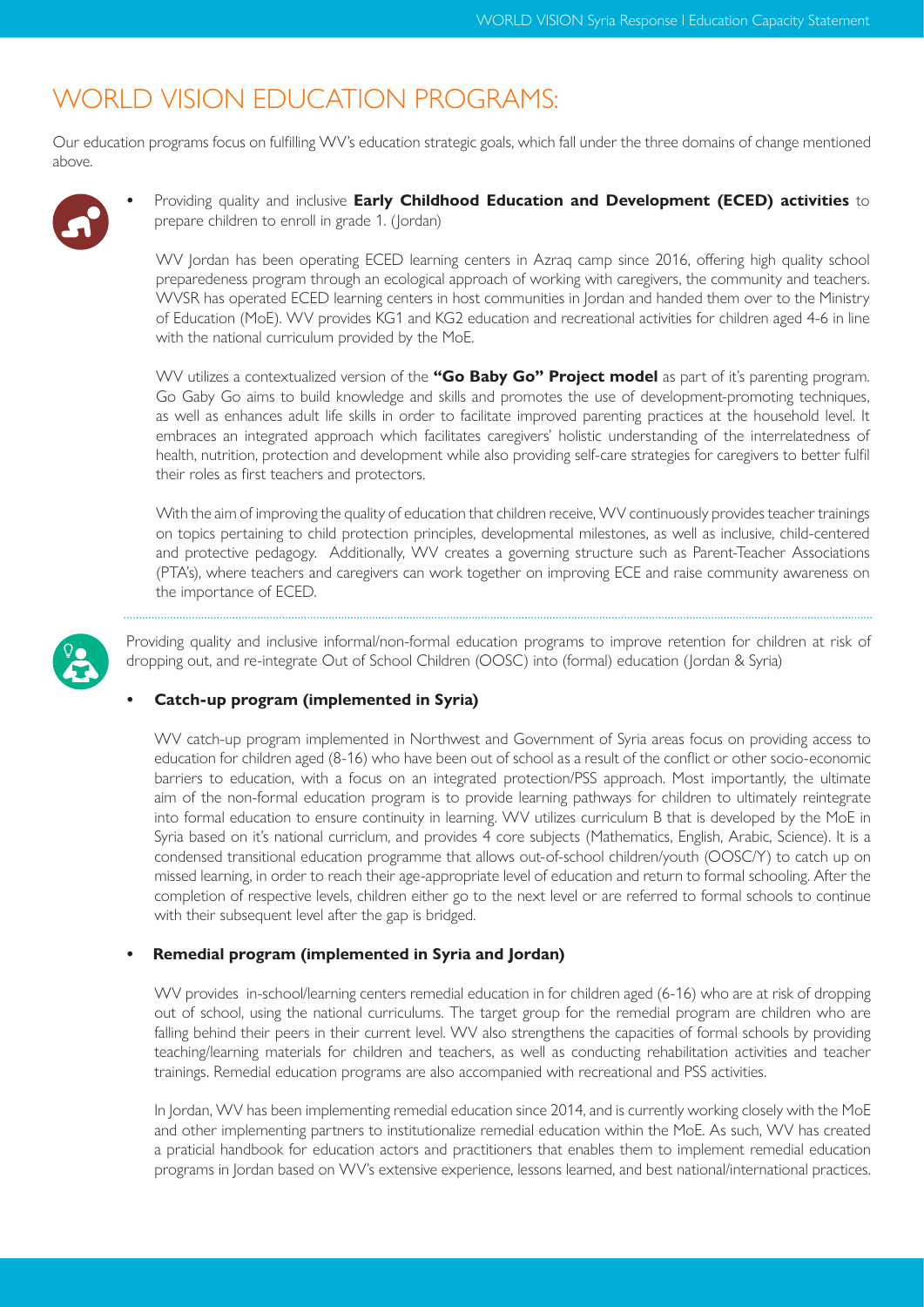For the remedial and catch-up education programs, teachers are provided with teacher trainings using the Inter-agency Education in Emergencies (INEE) Teachers in Crisis Training Pack (TICC)/other education trainings depending on teachers' qualifications and/or MoE available trainings. The TICC training pack is designed to build basic teaching competencies for (new/under-qualified) teachers. It is flexible, condensed and can be completed in a short period of time in case of emergencies. Moreover, WV provides teachers with adequate incentives, in line with the national salary scale for teachers. Additionally, teachers receive in-service training according to their training needs and capacities throughout the project implementation. In-service training topics are determined after a thorough assessment of teacher capacities.

Across all interventions WVSR ensures that children and adult beneficiaries are protected through Safeguarding Policy with clear orientation, guidelines, Safeguarding Incidents Preparedness Plans and accountability mechanisms.



WVSR works closely with national and local actors and authorities to ensure synergy and optimization of impact on the ground. As part of the localization agenda, WV builds on exisiting education systems and collaborates with local education actors whenever possible; ensuring that programming is effective and works in alignment with ongoing efforts.WV provides ongoing technical, organizational and operational trainings to ensure that the capacities of local actors are up to par, and to ensure minimum standards are met and to promote sustainability. Additionally, WV plays an active role in exisiting coordination mechanisms, allowing for greater collaboration, synergy and situational awareness in education programming. In addition to that, WV aligns it's education programs with priority needs, gaps and required interventions stipulated in humanitarian and national response plans. Whenever possible and relevant, WV contributes to the education sector in Syria response by advocacting and providing information on needs throughout implementation, qualitative and quantitative data that benefits various stakeholders, including MoE and national/international education actors.

### PROJECT PORTFOLIO:

WV Syria Response has undertaken education programs valued at over **16 million USD** in Jordan and Syria, in partnership with donors including UNICEF, DFID, ECHO, ADH, Porticus, JPF, and private funds.

### **IMPACT**

WV has undertaken a number of impact evaluations to evidence the effectiveness of its project models, for example, WV's Go, Baby, Go project model impact evaluations in Jordan, Armenia and Jerusalem – West Bank showed more children in Go Baby Go sites were developmentally on-track in communication and gross motor domains compared to children in non-Go Baby Go sites.

Below is WV's Syria Response beneficiary reach in education:

#### **FY20**

WV Jordan reached a total of **66,106 children, youth and caregivers**, through WV's ECED program at Azraq camp, school feeding program, youth empowerment and alternative education program, and remedial education. WV achieved gender parity, reaching 48% females and 52% males. Out of the total number of beneficiaries reached, 92% were children.

#### **FY21**

WV Jordan reached a total of **16,882 children, youth and caregivers**, through WV's ECED program at Azraq camp, school feeding program, youth empowerment and alternative education program, and remedial education. WV achieved gender parity, reaching 53% females and 47% males. Out of the total number of beneficiaries reached, 96% were children.

WV Syria (NWS) reached a total of **36,618 children and teachers**, through WV's remedial and catch-up program, awareness raising sessions, psychosocial support, back-to-learning (BTL) campaign, and distribution of learning supplies. WV achieved gender parity, reaching 52% females and 48 percent males. Out of the total number of beneficiaries, 70% were children.

WV Syria (NWS) reached a total of **94,704 children and teachers**, through WV's remedial and catch-up program, awareness raising sessions, psychosocial support, back-to-learning (BTL) campaign, and distribution of learning supplies. WV achieved gender parity, reaching 46% females and 54% males. Out of the total number of beneficiaries, 74% were children.

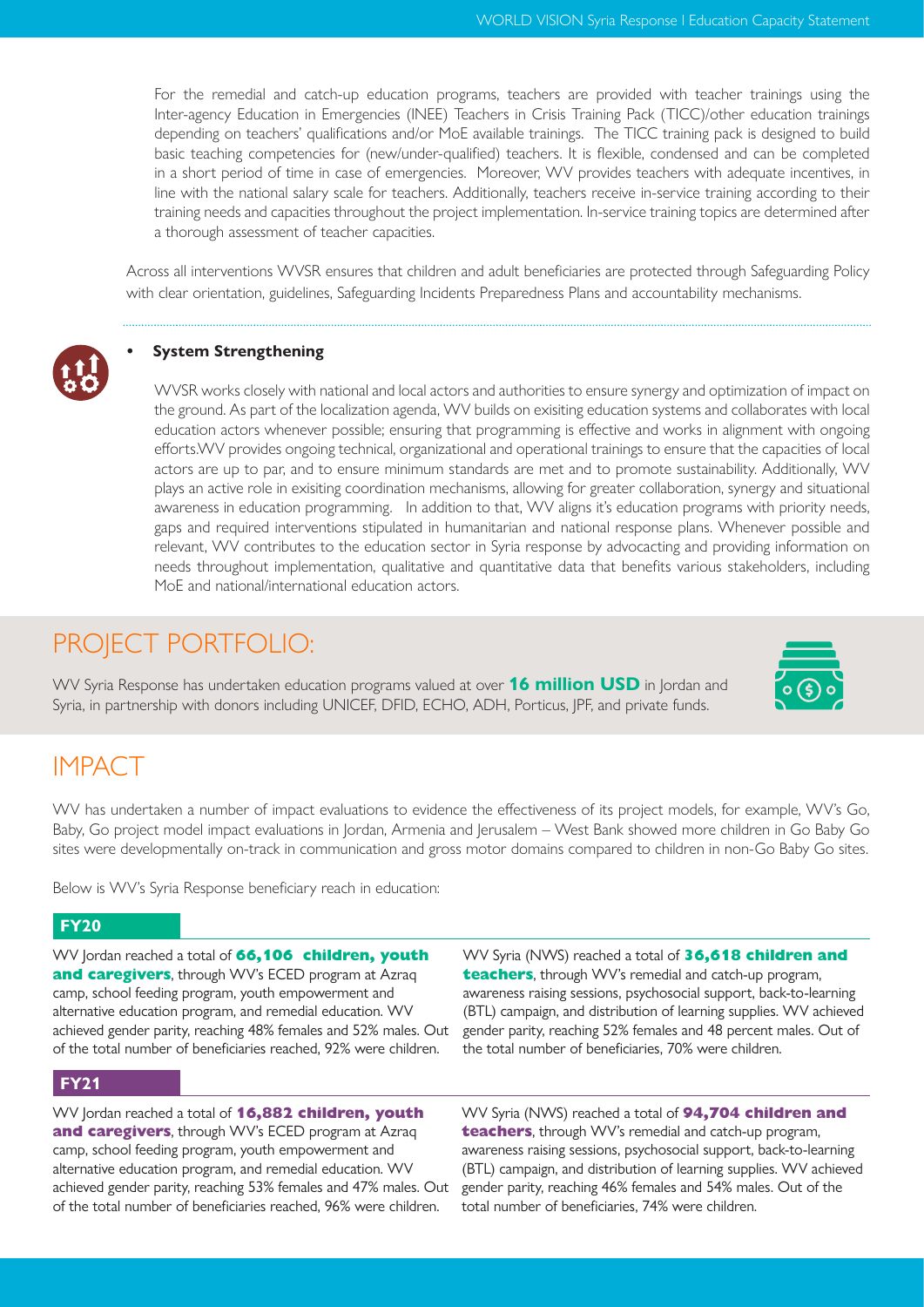WORLD VISION Syria Response l Education Capacity Statement



### COORDINATION AND COLLABORATION:

WVSR recognizes the significant importance of coordinating and collaborating with various stakeholders and at different levels. Through its long term presence, WVSR has well-established relationships at the national and local level with government authorities, faith leaders, community leaders and community members. Partnership agreements with a multitude of actors have enabled WVSR to work at different levels to achieve education outcomes for refugees living in Jordan and IDP's/host-communities living in Syria.

WVSR's Education Specialist and technical team play an active role in representing the organization at different platforms and meetings such as the Education clusters/ESWG, Technical Working Groups/Task-forces, education partner meetings, operational and strategic meeting with the MoE/DoE's and local authorities.

WVSR has been a prominent education actor in Jordan, and as such co-chairs on a number of education initiatives in collaboration with other key players within Jordan. WVSR was elected as the co-chair of the Education Sector Working Group (ESWG) along with UNICEF in 2019 and remains in this position to date. The ESWG being a core coordination body for the education sector in Jordan, WVSR has access and networks with a vast number of education stakeholders including local and international NGO's, donors, UN-bodies, relevant ministries, and the private sector. This further enhances WVSR's ability to coordinate, collaborate and get first-hand knowledge and information on the gaps and needs of vulnerable refugee and host community children and youth. In addition to that, WV sits on the Policy Planning and Coordination Committee (PPCC), which is a high-level strategic committee activated by the Ministry of Education (MoE) in Jordan to ensure accountability through planning, resource allocations, coordination, and policy dialogue. This committee is limited to the co-chairs of the ESWG, education donors, relevant UN entities and members of the MoE. WVSR plays a strategic role in education not only on a field and implementation level, but also in influencing and informing programming and advocacy efforts on a higher policy level.

 WV is also part of the Syria INGO Regional Forum that leads on the COVID-19 integration as part of the advocacy strategy and is actively engaged in the Durable Solutions Platform in Jordan as well as the regional platform where WV Syria provides evidencebased advocacy products for Syrian children on the move. This provides WVSR with both high level stakeholder engagement and influencing opportunities as well as a large network across the region to inform and influence decision-making for Syrian refugees and other vulnerable people from refugee host countries, such as Jordan.

WVSR co-chairs the No Lost Generation (NLG) regional initiative together with UNICEF; representing both UN agencies, local partners and aid agencies working in Jordan and across the region. WV's leadership in advocating for the rights and needs of